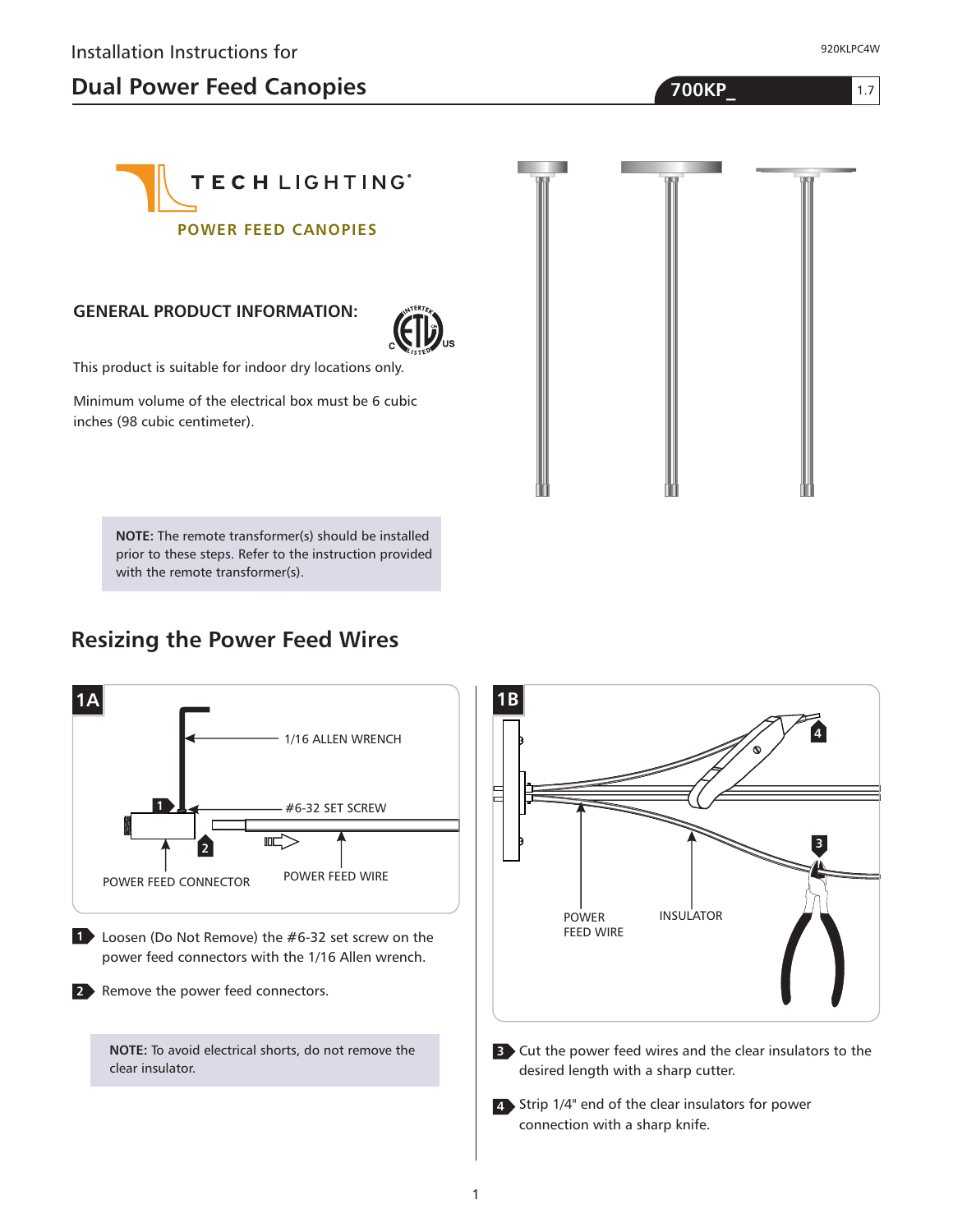

**5** Feed the strip portion of the power feed wire all the way into the power feed connector hole and tighten the #6-32 set screw with the 1/16 Allen wrench. Repeat this step for the other power feed wire.

#### **Shaping the Power Feed Wires**



1 Bend the Power Feed wires to the desired shape with hands.

# **Install the 2" Square Power Feed Canopy**



**NOTE:** 2" Electrical box should be installed prior to these steps. Refer to the instruction provided with the 2" electrical box.

- 1 Connect one canopy wire to the low voltage wire marked "COM 1" with a wire nut.
- Connect one of the adjacent canopy wires to the low **2** voltage wire marked "HOT 1" with a wire nut. These two canopy wires will power one of the feeds. Do not mix these canopy wires with the other two.
- Connect the third and forth canopy wires to "COM 2" **3** and "HOT 2" wires with wire nuts. These two canopy wires will power the other feed. Do not mix these two canopy wires with the other two.
- Mount the 2" square canopy to the power feed electrical **4** box with the two #4-40 screws.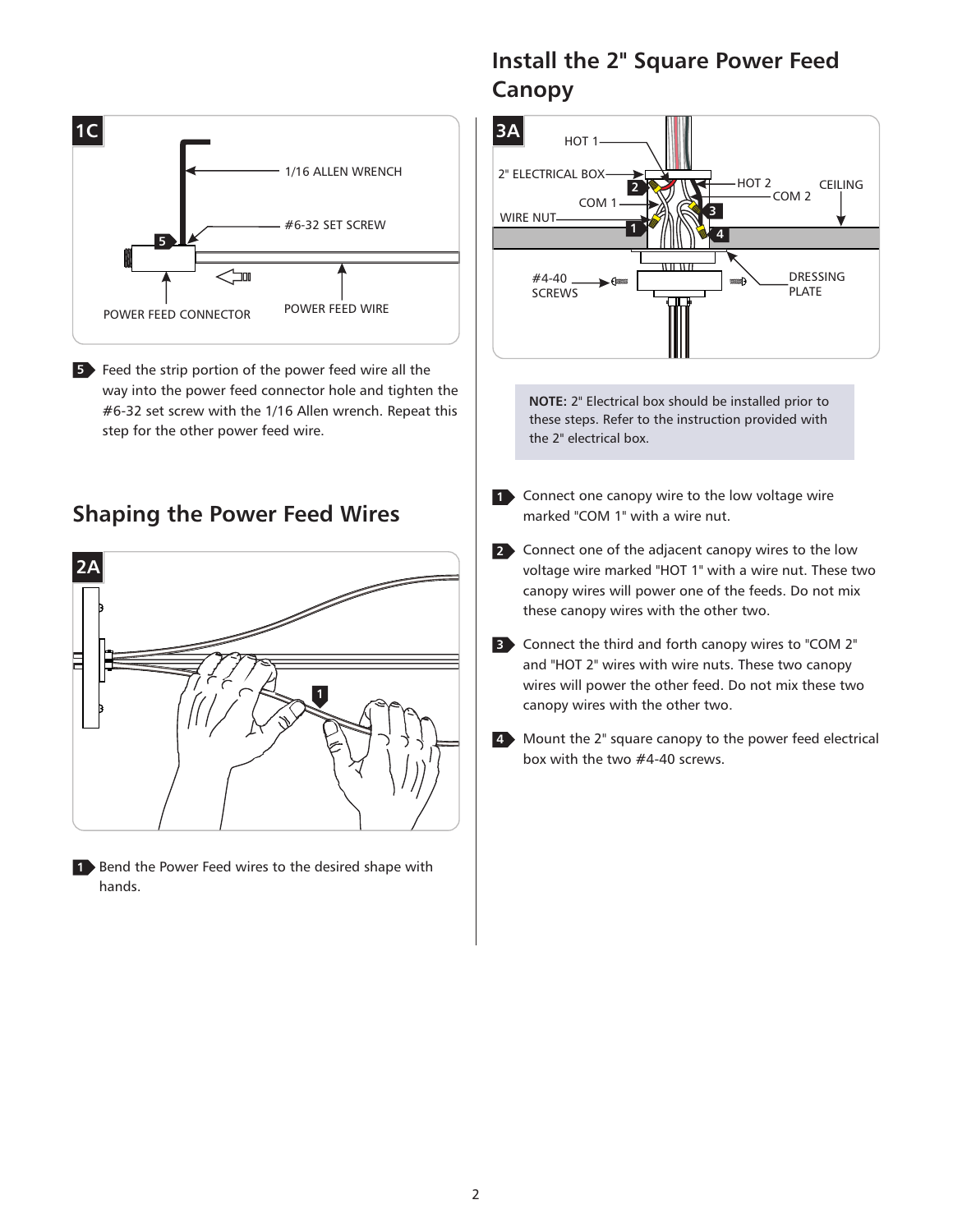### **Install the 4" Round Power Feed Canopy**



- Connect one canopy wire to the low voltage wire **1** marked "COM 1" with a wire nut.
- Connect one of the adjacent canopy wires to the low **2** voltage wire marked "HOT 1" with a wire nut. These two canopy wires will power one of the feeds. Do not mix these canopy wires with the other two.
- Connect the third and forth canopy wires to "COM 2" **3** and "HOT 2" wires with wire nuts. These two canopy wires will power the other feed. Do not mix these two canopy wires with the other two.
- Mount the 4" round power feed canopy to the electrical **4** box with the two #8-32 screws.

**NOTE:** Use the provided universal round crossbar when the canopy holes do not line up with the electrical box holes.

## **Install the Rectangular Power Feed Canopy**



- 1 Connect one canopy wire to the low voltage wire marked "COM 1" with a wire nut.
- Connect one of the adjacent canopy wires to the low **2** voltage wire marked "HOT 1" with a wire nut. These two canopy wires will power one of the feeds. Do not mix these canopy wires with the other two.
- Connect the third and forth canopy wires to "COM 2" **3** and "HOT 2" wires with wire nuts. These two canopy wires will power the other feed. Do not mix these two canopy wires with the other two.
- Mount the rectangular power feed canopy to the **4** electrical box with the two #6-32 screws.

### **Connecting the Power Feed Wires Directly to the Kable Lite Cables**



When using insulated Kable Lite cables, remove 1/2" of **1** the insulation from each cables where the power feed connector is going to be mounted with a sharp knife. Make sure not to cut or nick the cable.